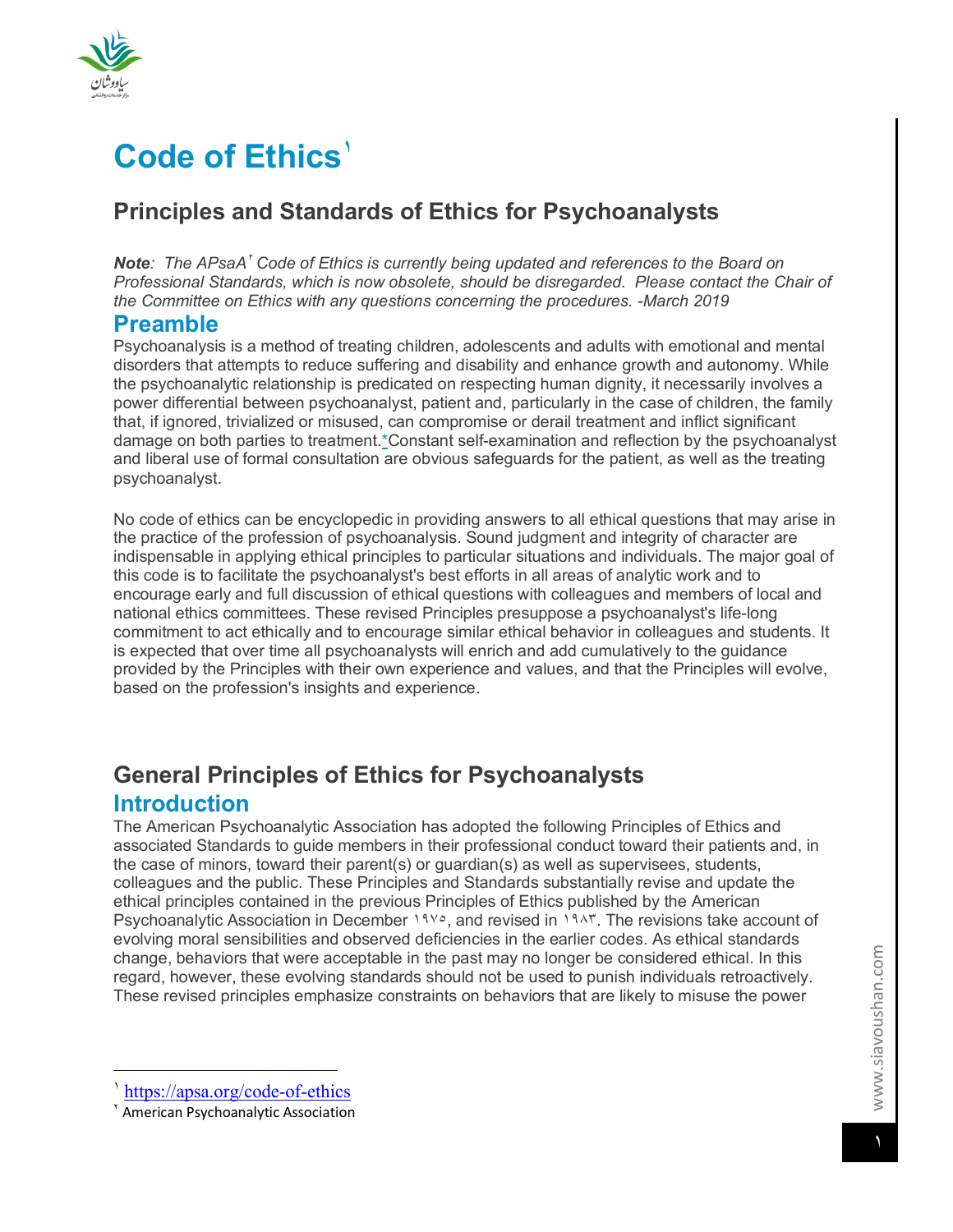

differential of the transference-countertransference relationship to the detriment of patients and, in the case of minors, their parent (s) or guardian(s) as well.

The new code seeks to identify the parameters of the high standard of care expected of psychoanalysts in treatment, teaching, and research. By specifying standards of expected conduct, the code is intended to inform all psychoanalysts in considering and arriving at ethical courses of action and to alert members and candidates to departures from the wide range of acceptable practices. When doubts about the ethics of a psychoanalyst's conduct arise, early intervention is encouraged. Experience indicates that when ethical violations are thought to have occurred, prompt consultation and mediation tend to serve the best interests of all parties concerned. When indicated, procedures for filing, investigating and resolving complaints of unethical conduct are addressed in the Provisions for Implementation of the Principles and Standards of Ethics for Psychoanalysts.

There are times when ethical principles conflict, making a choice of action difficult. In ordering ethical obligations, one's duty is to the patient directly, or indirectly through supervision or consultation with the treating psychoanalyst. In the case of patients who are minors there are also ethical obligations to parent(s) or guardian(s) which change as the patient becomes older and more mature. Thereafter, ethical obligations are to the profession, to students and colleagues, and to society. The ethical practice of psychoanalysis requires the psychoanalyst to be familiar with these Principles and Standards; to conduct regular self-examination; to seek consultation promptly when ethical questions arise; and to reach just sanctions when judging the actions of a colleague.

# **Guiding General Principles**

**I. Professional Competence.** The psychoanalyst is committed to provide competent professional service. The psychoanalyst should continually strive to improve his or her knowledge and practical skills. Illnesses and personal problems that significantly impair the psychoanalyst's performance of professional responsibilities should be acknowledged and addressed in appropriate fashion as soon as recognized.

**II. Respect for Persons.** The psychoanalyst is expected to treat patients and their families, students and colleagues with respect and care. Discrimination on the basis of age, disability, ethnicity, gender, race, religion, sexual orientation or socioeconomic status is ethically unacceptable.

**III. Mutuality and Informed Consent.** The treatment relationship between the patient and the psychoanalyst is founded upon trust and informed mutual agreement or consent. At the outset of treatment, the patient should be made aware of the nature of psychoanalysis and relevant alternative therapies. The psychoanalyst should make agreements pertaining to scheduling, fees, and other rules and obligations of treatment tactfully and humanely, with adequate regard for the realistic and therapeutic aspects of the relationship. Promises made should be honored.

When the patient is a minor these same general principles pertain but the patient's age and stage of development should guide how specific arrangements will be handled and with whom.

**IV. Confidentiality.** Confidentiality of the patient's communications is a basic patient's right and an essential condition for effective psychoanalytic treatment and research. A psychoanalyst must take all measures necessary to not reveal present or former patient confidences without permission, nor discuss the particularities observed or inferred about patients outside consultative, educational or scientific contexts. If a psychoanalyst uses case material in exchanges with colleagues for consultative, educational or scientific purposes, the identity of the patient must be sufficiently disguised to prevent identification of the individual, or the patient's authorization must be obtained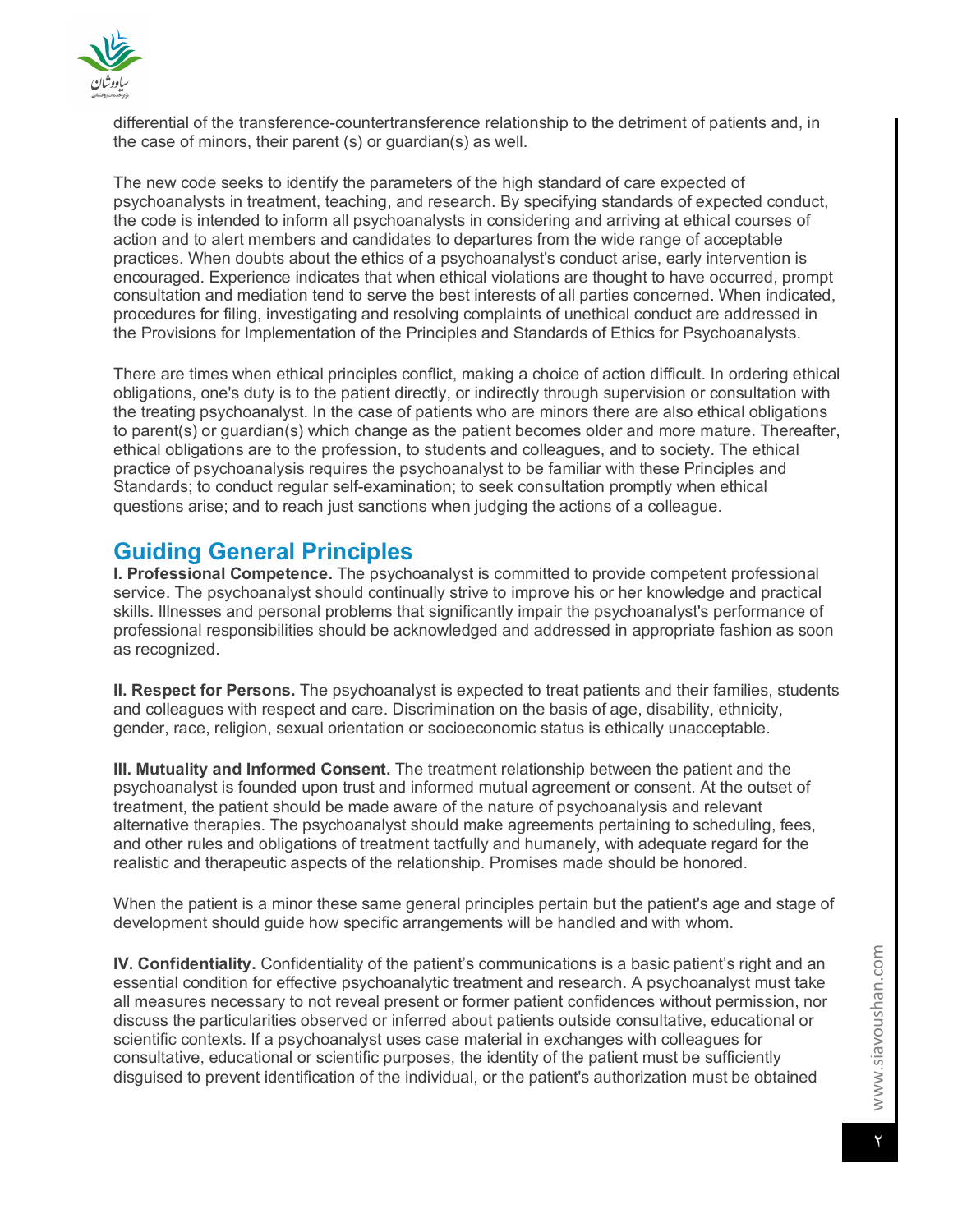

after frank discussion of the purpose(s) of the presentation, other options, the probable risks and benefits to the patient, and the patient's right to refuse or withdraw consent.

**V. Truthfulness.** The psychoanalytic treatment relationship is founded on thoroughgoing truthfulness. The psychoanalyst should deal honestly and forthrightly with patients, patient's families in the case of those who are minors, students, and colleagues. Being aware of the ambiguities and complexities of human relationships and communications, the psychoanalyst should engage in an active process of self-monitoring in pursuit of truthful therapeutic and professional exchanges.

**VI. Avoidance of Exploitation.** In light of the vulnerability of patients and the inequality of the psychoanalyst-analysand dyad, the psychoanalyst should scrupulously avoid any and all forms of exploitation of patients and their families, current or former, and limit, as much as possible the role of self-interest and personal desires. Sexual relations between psychoanalyst and patient or family member, current or former, are potentially harmful to both parties, and unethical. Financial dealings other than reimbursement for therapy are unethical.

**VII. Scientific Responsibility.** The psychoanalyst is expected to be committed to advancing scientific knowledge and to the education of colleagues and students. Psychoanalytic research should conform to generally accepted scientific principles and research integrity and should be based on a thorough knowledge of relevant scientific literature. Every precaution should be taken in research with human subjects, and in using clinical material, to respect the patient's rights especially the right to confidentiality, and to minimize potentially harmful effects.

**VIII. Protection of the Public and the Profession.** The psychoanalyst should strive to protect the patients of colleagues and persons seeking treatment from psychoanalysts observed to be deficient in competence or known to be engaged in behavior with the potential of affecting such patients adversely. S/he should urge such colleagues to seek help. Information about unethical or impaired conduct by any member of the profession should be reported to the appropriate committee at local or national levels.

**IX. Social Responsibility.** A psychoanalyst should comply with the law and with social policies that serve the interests of patients and the public. The Principles recognize that there are times when conscientious refusal to obey a law or policy constitutes the most ethical action. If a third-party or patient or in the case of minor patients, the parent(s) or guardian(s) demands actions contrary to ethical principles or scientific knowledge, the psychoanalyst should refuse. A psychoanalyst is encouraged to contribute a portion of his or her time and talents to activities that serve the interests of patients and the public good.

**X. Personal Integrity.** The psychoanalyst should be thoughtful, considerate, and fair in all professional relationships, uphold the dignity and honor of the profession, and accept its selfimposed disciplines. He or she should accord members of allied professions the respect due their competence.

# **Standards Applicable to the Principles of Ethics for Psychoanalysts**

The American Psychoanalytic Association is aware of the complicated nature of the psychoanalystpatient relationship and the conflicting expectations of therapists and patients in contemporary society. In addition, the Association recognizes that this complexity is increased when the patient is a minor and parent(s) and guardian(s) are a natural, if changing, part of the therapeutic picture. The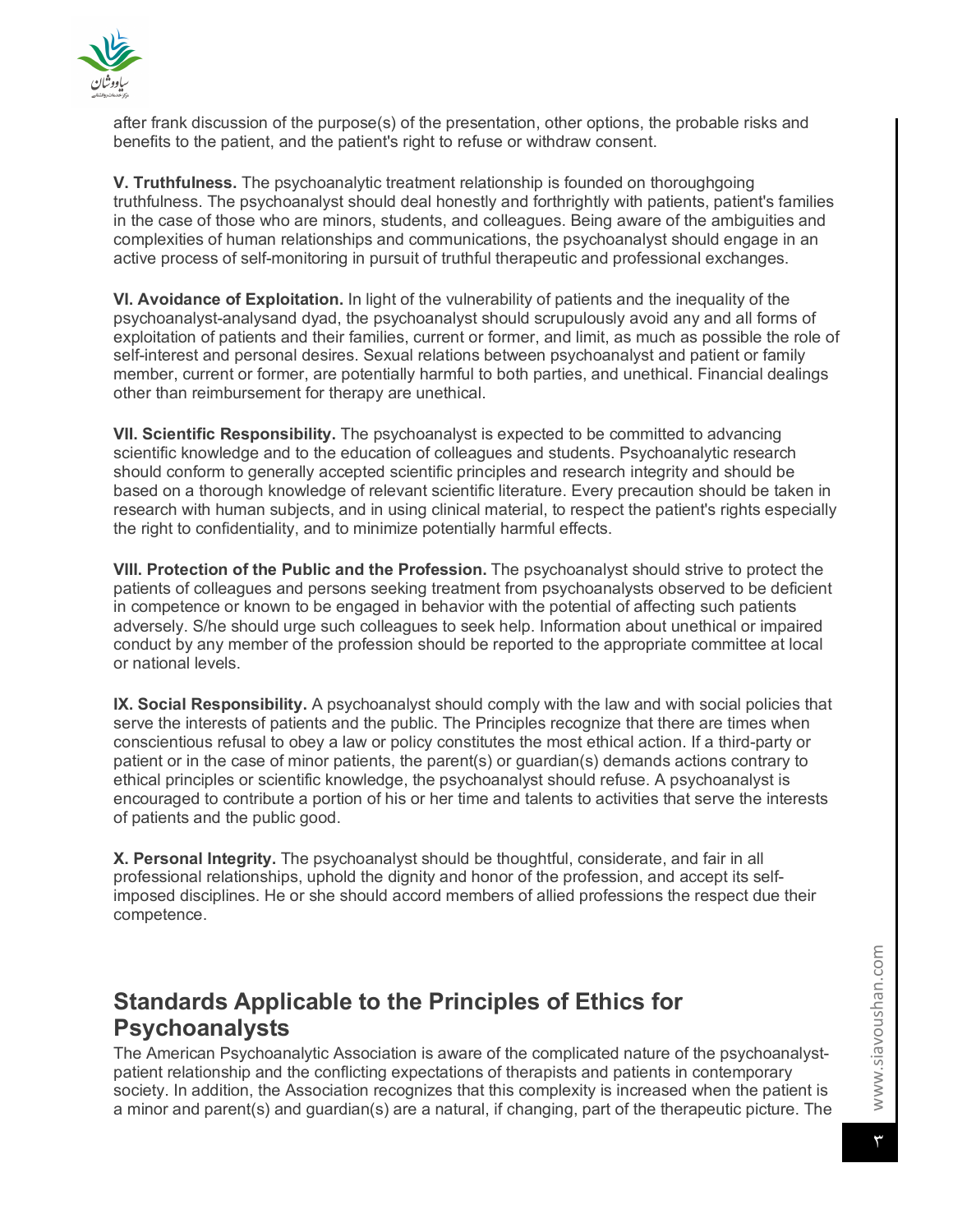

following ethical standards are offered as a more specific and practical guide for putting into practice the Guiding Principles. The Standards represent practices that psychoanalysts have found over time to be generally conducive to morally appropriate professional conduct. A discussion of situationdependent guidelines and dilemmas will be presented in a separate document, a Casebook on Ethics.

# **I. Competence**

١. Psychoanalysts are expected to work within the range of their professional competence and to refuse to assume responsibilities for which they are untrained.

٢. Psychoanalysts should strive to keep up to date with changes in theories and techniques and to make appropriate use of professional consultations both psychoanalytic and in allied psychotherapeutic fields such as psychopharmacology.

٣. Psychoanalysts should seek to avoid making claims in public presentations that exceed the scope of their competence.

٤. Psychoanalysts should take steps to correct any impairment in his or her analyzing capacities and do whatever is necessary to protect patients from such impairment.

### **II. Respect for Persons and Nondiscrimination**

1. Psychoanalysts should try to eliminate from their work the effects of biases based on age, disability, ethnicity, gender, race, religion, sexual orientation or socioeconomic status.

٢. The psychoanalyst should refuse to observe organizational policies that discriminate with regard to age, disability, ethnicity, gender, race, religion, sexual orientation, or socioeconomic status.

# **III. Mutuality and Informed Consent**

١. Psychoanalytic treatment exists by virtue of an informed choice leading to a mutually accepted agreement between a psychoanalyst and a patient or the parent(s) or guardian(s) of a minor patient.

٢. It is not ethical for a psychoanalyst to take advantage of the power of the transference relationship to aggressively solicit patients, students or supervisees into treatment or to prompt testimonials from current or former patients. Neither is it ethical to take such advantage in relation to parent(s) or guardian(s) of current or former minor patients.

٣. It is unethical for a psychoanalyst to use his/her position of power in analytic organization, professional status or special relationship with a potential patient or parent or guardian of a minor patient to coerce or manipulate the person into treatment.

٤. Careful attention should be given to the process of referral to avoid conflicts of interest with other patients and colleagues. Referrals between members of the same family, including spouses, and significant others, should be especially scrutinized and disclosure should be made to patients about the relationship in the initial stages of the referral so that preferable alternatives may be considered.

٥. All aspects of the treatment contract which are applicable should be discussed with the patient during the initial consultation process. The psychoanalyst's policy of charging for missed sessions should be understood in advance of such a charge. The applications of this policy to third party payment for services should be discussed and agreed upon by the patient. In the case of patients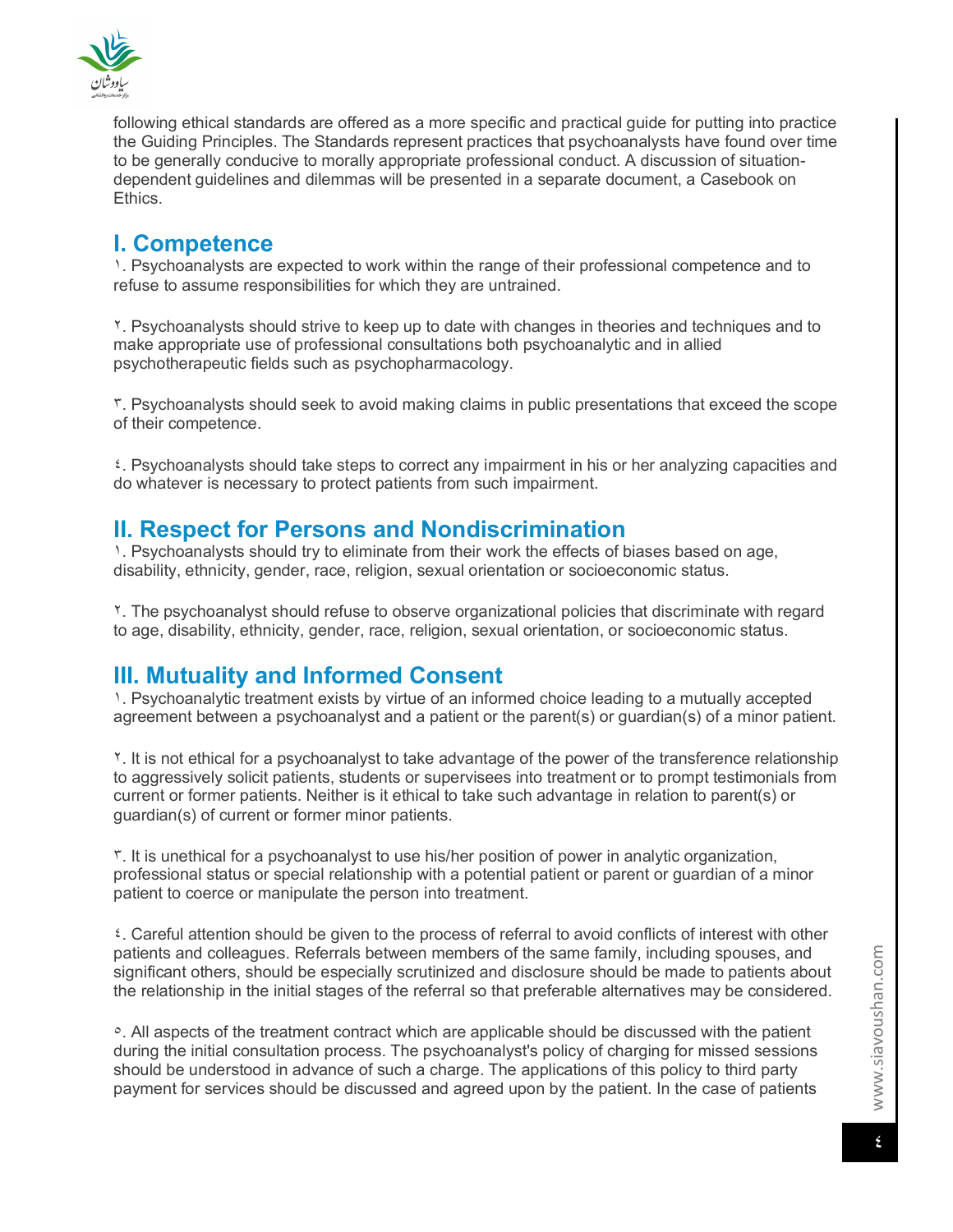

who are minors, these matters should be discussed early on with the parent(s) or guardian(s) as well as with the patient as age and capability dictate.

٦. A reduced fee does not limit any of the ethical responsibilities of the treating psychoanalyst.

٧. The psychoanalyst should not unilaterally discontinue treating a patient without adequate notification discussion with the patient and, if a minor, with the parent (s) or guardian (s) and an offer of referral for further treatment. Consultation should be considered.

# **IV. Confidentiality**

١. All information about the specifics of a patient's life is confidential, including the name of the patient and the fact of treatment. The psychoanalyst should resist disclosing confidential information to the full extent permitted by law. Furthermore, it is ethical, though not required, for a psychoanalyst to refuse legal, civil or administrative demands for such confidential information even in the face of the patient's informed consent and accept instead the legal consequences of such a refusal.[1]

٢. The psychoanalyst should never share confidential information about a patient with nonclinical third-parties (e.g., insurance companies) without the patient's or, in the case of a minor patient, the parent's or guardian's informed consent. For the purpose of claims review or utilization management, it is not a violation of confidentiality for a psychoanalyst to disclose confidential information to a consultant psychoanalyst, provided the consultant is also bound by the confidentiality standards of these Principles and the informed consent of the patient or parent or guardian of a minor patient has first been obtained. If a third-party payer or a patient or parent or guardian of a minor patient demands that the psychoanalyst act contrary to these Principles, it is ethical for the psychoanalyst to refuse such demands, even with the patient's or, in the case of a minor patient, the parent's or guardian's informed consent.[٢]

٣. The psychoanalyst of a minor patient must seek to preserve the patient's confidentiality, while keeping parents or guardians informed of the course of treatment in ways appropriate to the age and stage of development of the patient, the clinical situation and these Principles.

٤. The psychoanalyst should take particular care that patient records and other documents are handled so as to protect patient confidentiality *(rv. 06-08)*.

<sup>o</sup>. It is not a violation of confidentiality for a psychoanalyst to disclose confidential information about a patient in a formal consultation or supervision in which the consultant or supervisor is also bound by the confidentiality requirements of these Principles. On seeking consultation, the psychoanalyst should first ascertain that the consultant or supervisor is aware of and accepts the requirements of the Confidentiality standard.

٦. If the psychoanalyst uses confidential case material in clinical presentations or in scientific or educational exchanges with colleagues, either the case material must be disguised sufficiently to prevent identification of the patient, or the patient's informed consent must first be obtained. If the latter, the psychoanalyst should discuss the purpose(s) of such presentations, the possible risks and benefits to the patient's treatment and the patient's right to withhold or withdraw consent. In the case of a minor patient, parent(s) or guardian(s) should be consulted and, depending on the age and developmental stage, the matter may be discussed with the patient as well.

٧. Supervisors, peer consultants and participants in clinical and educational exchanges have an ethical duty to maintain the confidentiality of patient information conveyed for purposes of consultative or case presentations or scientific discussions.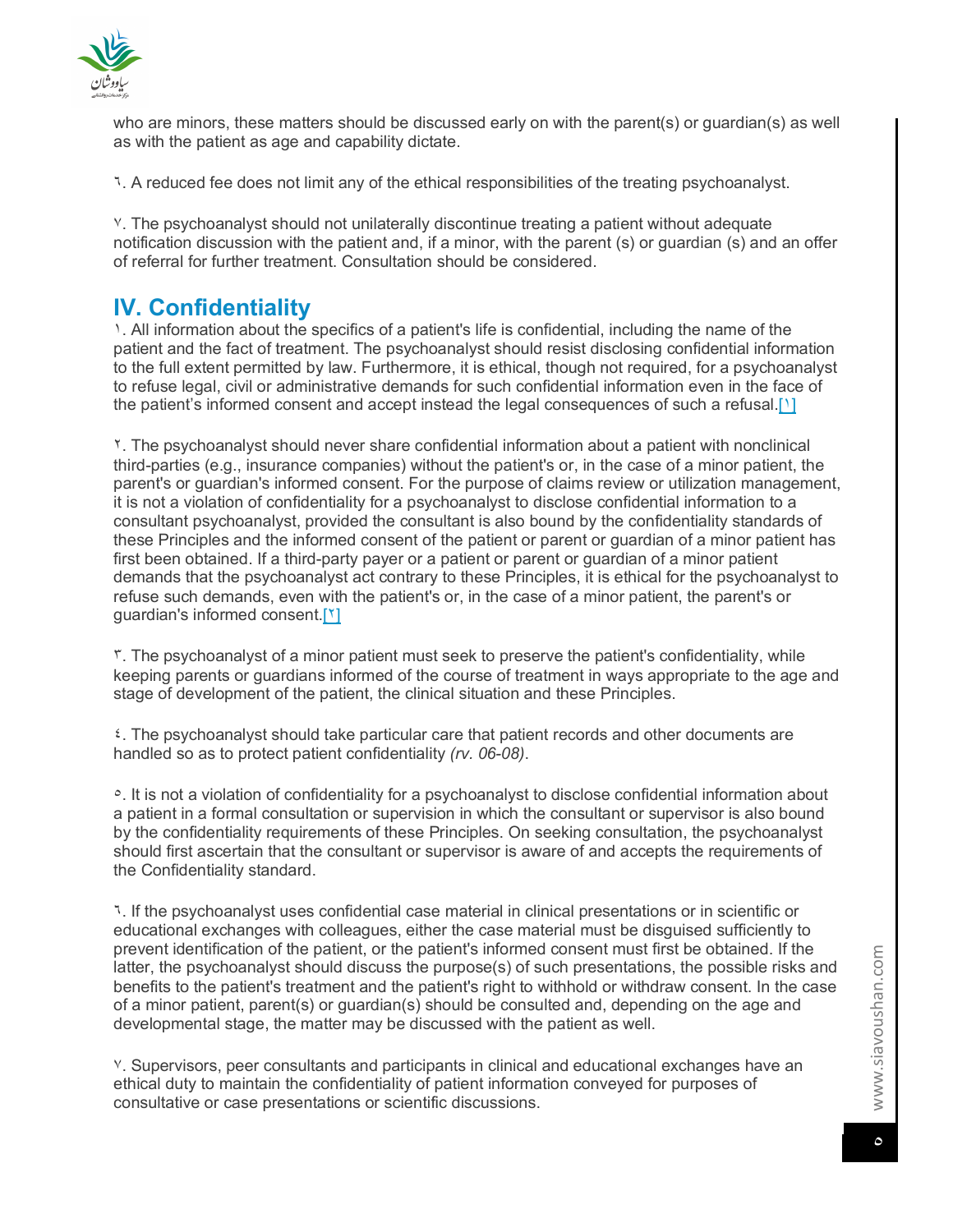

٨. Candidate psychoanalysts-in-training are strongly urged to consider obtaining the patient's informed consent before beginning treatment, pertaining to disclosures of confidential information in groups or written reports required by the candidate's training. Where the patient is a minor, the candidate is strongly urged to consider obtaining informed consent from the parent(s) or guardian(s); age and stage of development will assist the candidate in determining if the patient should also be informed.

# **V. Truthfulness**

١. Candidate psychoanalysts-in-training are strongly urged to inform psychoanalytic training patients and prospective psychoanalytic training patients that they are in training and supervised. Where the patient is a minor, the parent(s) or guardian(s) should also be informed. If asked, candidate psychoanalysts-in-training should not deny that they are being supervised as a requirement of their training.

٢. The psychoanalyst should speak candidly with prospective patients or the parent(s) or guardian(s) if the patient is a minor about the benefits and burdens of psychoanalytic treatment.

٣. The psychoanalyst should avoid misleading patients or parents or guardians of minor patients or the public with statements that are knowingly false, deceptive or misleading.

# **VI. Avoiding Exploitation**

١. Sexual relationships involving any kind of sexual activity between the psychoanalyst and a current or former patient, or a parent or guardian of a current or former patient, or any member of the patient's immediate family whether initiated by the patient, the parent or guardian or family member or by the treating psychoanalyst, are unethical. Physical touching is not ordinarily regarded as a technique of value in psychoanalytic treatment. If touching occurs, whether of the patient by the psychoanalyst or the psychoanalyst by the patient, such an event should alert the psychoanalyst to the potential for misunderstanding of the event by the patient or the psychoanalyst. and consequent harm to the future course of treatment and consultation should be considered. Consultation should be considered if there is concern about the future course of treatment.

With children before the age of puberty touching between the patient and the psychoanalyst is likely to occur as in helping or during a patient's exuberant play. Also, a disruptive or out of control child may need to be restrained. The psychoanalyst needs to be alert to the multiple meanings for both parties of such touching. Keeping parent(s) or guardian(s) informed when this occurs may be useful. Consultation should be considered if the touching causes the psychoanalyst concern.

٢. Marriage between a psychoanalyst and a current or former patient, or between a psychoanalyst and the parent or guardian of a patient or former patient is unethical, notwithstanding the absence of a complaint from the spouse and the legal rights of the parties.

٣. It is not ethical for a psychoanalyst to engage in financial dealings with a patient, or in the case of a minor patient, the parent(s) or guardian(s) beyond reimbursement for treatment; or to use information shared by a patient or parent(s) or guardian(s) for the psychoanalyst's financial gain.

٤. It is not ethical for a psychoanalyst to solicit financial contributions from a current or former patient or the parent/guardian of a current or former patient for any purpose; nor should a psychoanalyst give the names of current or former patients or their parents/guardians for purposes of financial solicitation by others.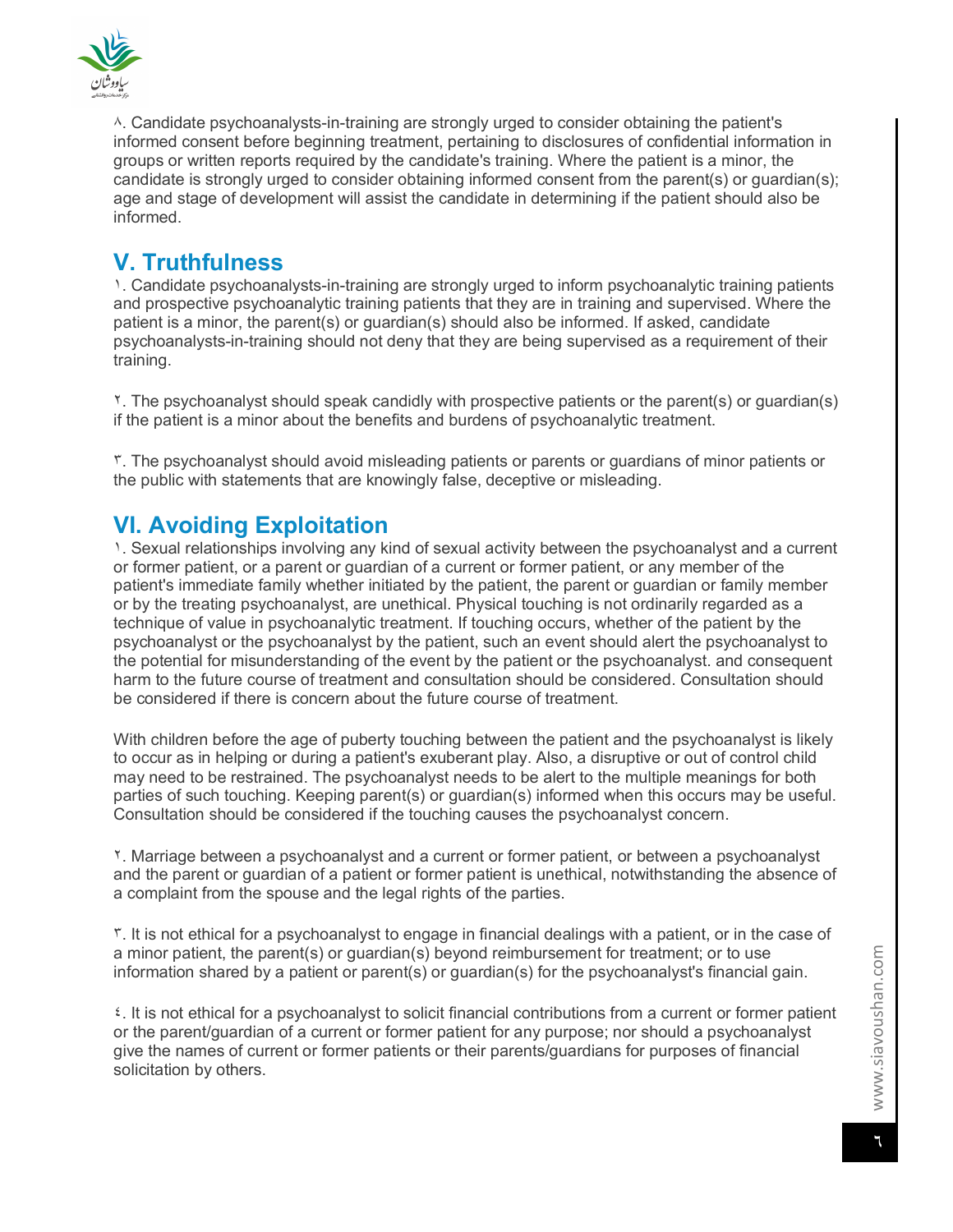

°. If a patient or parent or guardian of a minor patient brings up the idea of a financial gift to a psychoanalytic organization or cause during treatment, it should be handled psychoanalytically and, if necessary, the patient should be informed that his or her confidentiality might be breached by the treating psychoanalyst's obligation to recuse him/herself from involvement in decisions governing use of the gift. If a gift is given nevertheless, the psychoanalyst is ethically obliged to refrain from any decision regarding its use by the recipient organization or cause.

٦. If a current or former patient or the parent/guardian of a current or former patient, gives an unsolicited financial gift, or establishes a trust or foundation or other entity for the benefit of his/her psychoanalyst, or for the benefit of the professional or scientific work of said psychoanalyst, or for the benefit of the psychoanalyst's family, or the gift is placed under the control of the psychoanalyst, even if not directly beneficial to the psychoanalyst or his/her family, it is not ethical for the psychoanalyst to accept any financial benefit or to control its disposition.

٧. It is ethical for a psychoanalyst to accept a bequest from the estate of a former patient, provided that it is promptly donated to an organization or cause from which the psychoanalyst or his/her family do not personally benefit and over which the psychoanalyst has no direct control.

٨. It is unethical for a psychoanalyst to use his or her professional status, special relationship, or position of power in an analytic organization to solicit gifts or funds, sexual favors, special relationships, or other tangible benefit from patients, the parent(s) or guardian(s) of minor patients, members of the patient's immediate family, psychoanalysts-in-training or supervisees. Sexual relationships between current supervisors and supervisees are unethical.

<sup>9</sup>. Concurrent supervision of candidates by the spouse, significant other or other relative of their analysts should be avoided whenever possible in the interest of maintaining the independence and objectivity of both the supervisory and analytic processes.

# **VII. Scientific Responsibility**

١. The psychoanalyst should take every precaution in using clinical material to respect the patient's rights and to minimize the impact of its use on the patient's privacy and dignity. In the case of minor patients the impact on parent(s) or guardian(s) needs to be considered. Particular care should be exercised in using material from a patient who is still undergoing treatment.

٢. It is unethical for a psychoanalyst to make public presentations or submit for publication in scientific journals falsified material that does not refer to actual observations drawn from the clinical situation. Such clinical material must be disguised sufficiently to protect identification of the patient.

٣. The psychoanalyst should exercise caution in disguising patient material to avoid misleading colleagues as to the source and significance of his or her scientific conclusions.

# **VIII. Safeguarding the Public and the Profession**

١. The psychoanalyst should seek consultation when, in the course of treating a patient, the work becomes continuously confusing or seriously disturbing to either the psychoanalyst or the patient, or both. On occasion in the treatment of a minor, the relationship between the psychoanalyst and parental figure may cause sustained disturbance or confusion for the psychoanalyst. In such a situation consultation is indicated.

٢. A psychoanalyst who undergoes a serious illness and extended convalescence, or whose analyzing capacities are impaired, must consult with a colleague and/or medical specialist to clarify the significance of his or her condition for continuing to work.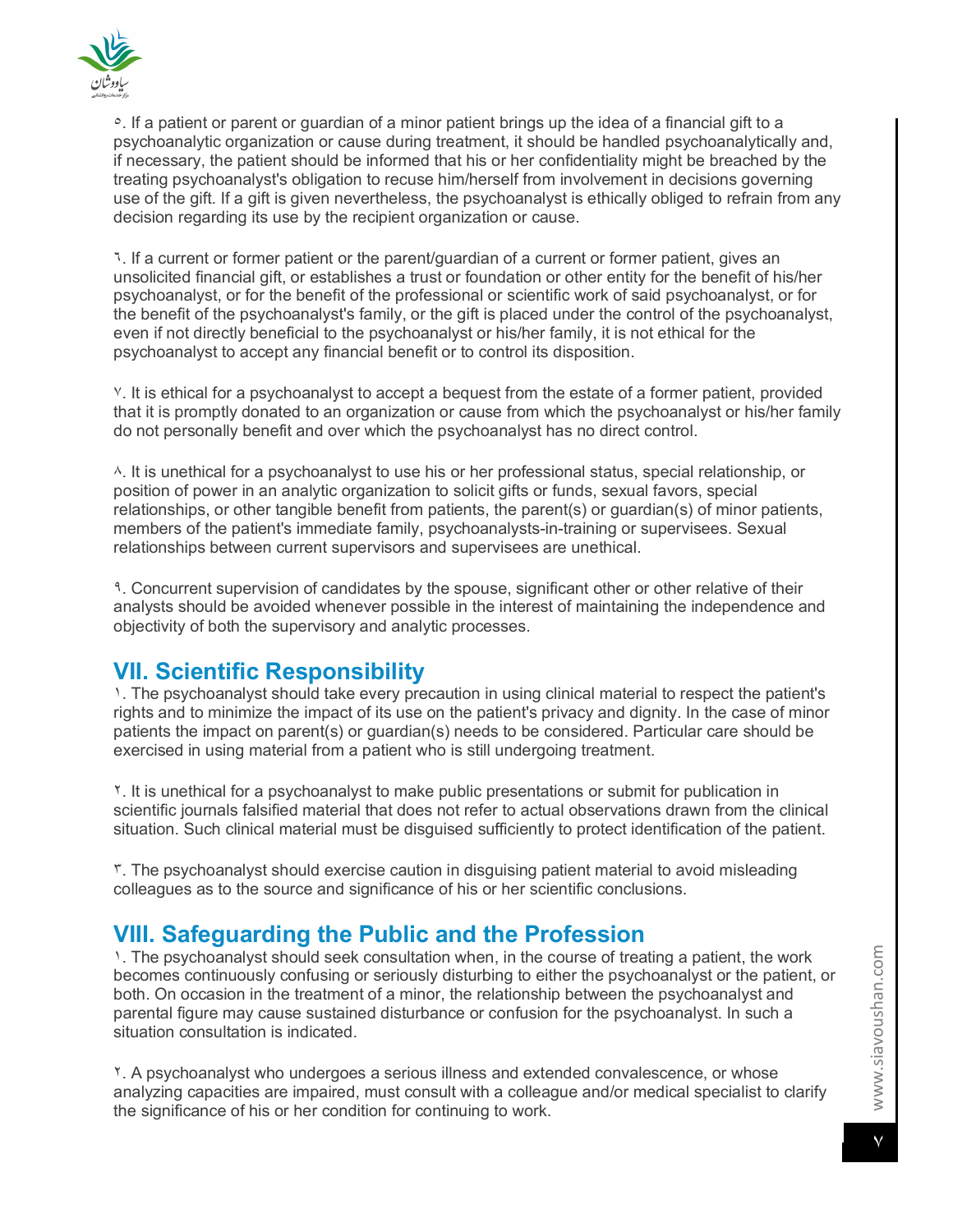

٣. A request by a patient, a parent/guardian of a minor patient, or a colleague that the psychoanalyst seek consultation should receive respectful and reflective consideration.

٤. If a psychoanalyst is officially notified by a representative of an institute or society that a possible impairment of his/her clinical judgment or analyzing ability exists, the psychoanalyst must consult with no less than two colleagues, one of whom may be a non-analyst medical specialist, each acceptable to the notifying body. If impairment is found, remedial measures be followed by the psychoanalyst in order to protect patients from harm and to prevent degradation of the standards of care in the profession.

<sup>o</sup>. It is ethical for a psychoanalyst to consult with the patient of a colleague without giving notice to the colleague, if the consultation has been requested by the patient.

٦. It is ethical for a psychoanalyst to intervene on behalf of a colleague's patient if he or she has evidence from a direct or indirect consultation with the colleague's patient or from supervision of the colleague's work with the patient that the colleague may be conducting him/herself unethically toward the patient or may be so impaired as to threaten the patient's welfare.

٧. It is ethical for a psychoanalyst to accept for treatment the current patient of a colleague if consultation with a third colleague indicates that it is in the best interest of the patient to do so.

٨. In the event that a credible threat of imminent bodily harm to a third party by a patient becomes evident, the psychoanalyst should take reasonable appropriate steps to protect the third-party from bodily harm, and may breach patient confidentiality if necessary only to the extent necessary to prevent imminent harm from occurring. The same applies to a credible threat of suicide.

٩. In the case of a minor where the psychoanalyst is concerned that a credible threat of serious self injury or suicide is imminent, the psychoanalyst should take appropriate steps. This would include the notification of parent(s) or guardian(s) even if a breach of confidentiality is required. Under these circumstances, any breach of confidentiality should be restricted to the minimum necessary to prevent harm of the minor child.

١٠. When a psychoanalyst becomes convinced that abuse is occurring the psychoanalyst may report adult or child abuse of a patient or by a patient to the appropriate governmental agency in keeping with local laws. Should the patient be a minor, informing parent(s) or guardian(s) needs to be considered. In these circumstances, confidentiality may be breached to the minimum extent necessary. However, in keeping with General Principle IX, a psychoanalyst may also refuse to comply with local reporting laws if that psychoanalyst believes that to do so would seriously undermine the treatment or damage the patient. Given the complexities of these matters, a psychoanalyst who is concerned that abuse of an adult or child is occurring is encouraged to continue to explore the situation and to consider utilizing consultation to determine what course of action would be most helpful.[٣]

١١. Local psychoanalytic societies and institutes have an obligation to promote the competence of their members and to initiate confidential inquiries in response to ethics complaints.

### **IX. Social Responsibility**

1. The psychoanalyst should make use of all legal, civil, and administrative means to safeguard patients' rights to confidentiality, to ensure the protection of patient treatment records from third party access, and to utilize any other ethical measures to ensure and maintain the privacy essential to the conduct of psychoanalytic treatment.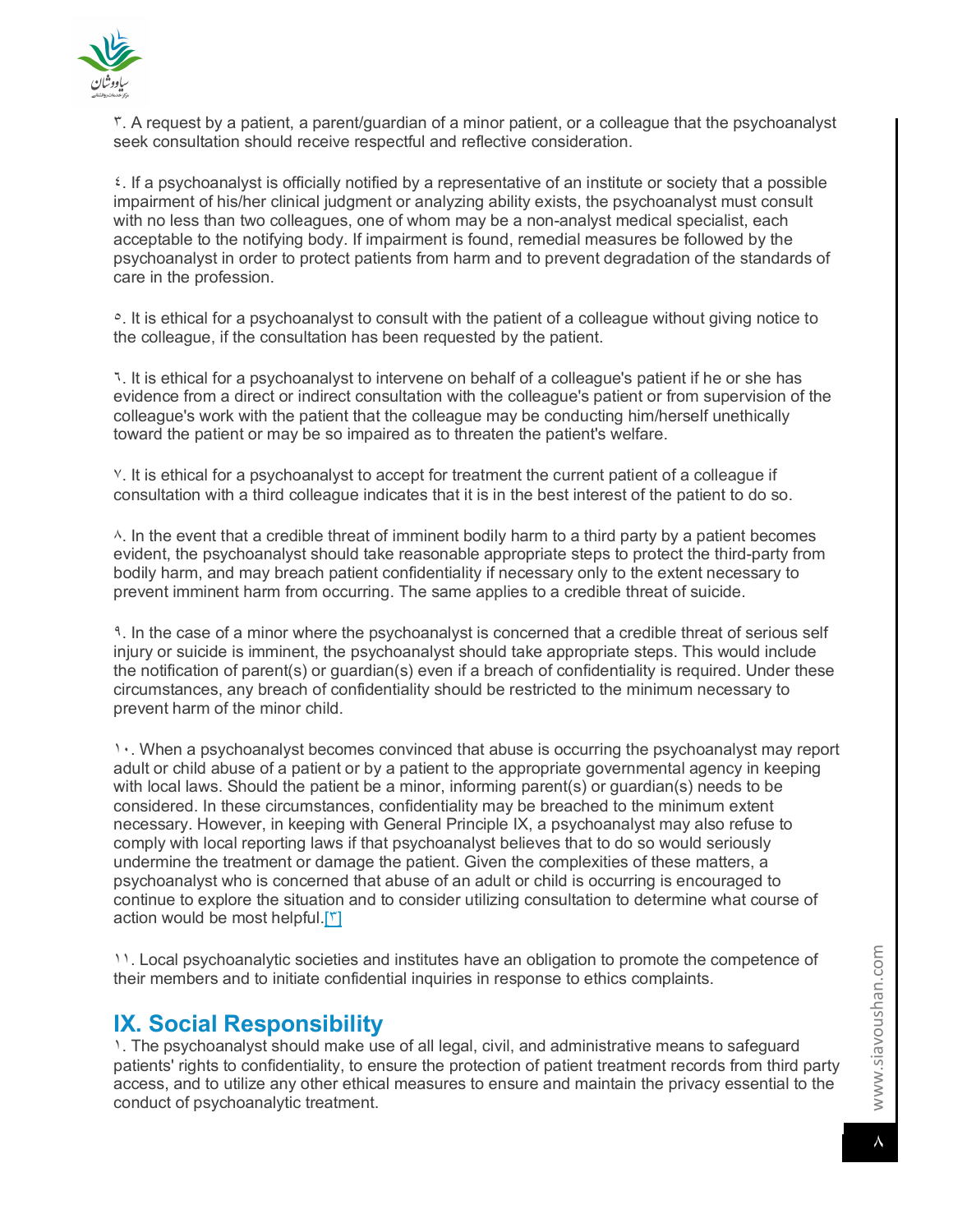

٢. The psychoanalyst is urged to support laws and social policies that promote the best interests of patients and the ethical practice of psychoanalysis.

٣. The psychoanalyst is encouraged to contribute his or her time and talents, if necessary without monetary compensation, to consultative and educational activities intended to improve public welfare and enhance the quality of life for the mentally ill and economically deprived members of the community.

# **X. Integrity**

١. Psychoanalysts and candidate psychoanalysts-in-training should be familiar with the Principles of Ethics and Standards, other applicable professional ethics codes, and their application to psychoanalysis.

٢. Psychoanalysts should strive to be aware of their own beliefs, values, needs and limitations and to monitor how these personal interests impact their work.

٣. Psychoanalysts should cooperate with ethics investigations and proceedings conducted in accordance with the Provision for Implementation of the Principles and Standards of Ethics for Psychoanalysts. Failure to cooperate is itself an ethics violation.

# **Provisions for Implementation of the Principles of Ethics and Standards for Psychoanalysts**

# **I. Committee on Ethics: There shall be a joint standing Committee on Ethics of the Board on Professional Standards and the Executive Council.**

**A. Composition and Appointment.** The Committee on Ethics ("Committee") shall consist of seven members appointed jointly by the President of the Association ("President") and the Chair of the Board on Professional Standards ("Board Chair"). At least one of the seven members shall be a child analyst. Each member shall serve a staggered five year term; members will be appointed each year to replace members whose term has expired.

The President and Board Chair will jointly designate one member to act as chair of the Committee for a term of two years and, in the event of a vacancy on the Committee, will jointly appoint members to complete the unexpired term of the incumbent member. The President and the Board Chair will jointly appoint a substitute to replace any Committee member who recuses him/herself from a case or who is unable to serve for any other reason. In the event that the case involves a patient who is a minor the President and the Board Chair will assure that a child analyst will serve on the Committee. On completion of the disposition of such a case, the recused, or otherwise unavailable member shall resume his/her seat on the Committee.

**B. Duties.**The Committee on Ethics shall:

(١) Respond to communications regarding the "Principles and Standards of Ethics for Psychoanalysts" ("Principles") and the "Provisions for Implementation of the Principles of Ethics for Psychoanalysts" ("Provisions") and issue advisory opinions regarding the application of the "Principles" to particular conduct.

(٢) Recommend to the Board on Professional Standards and the Executive Council appropriate additions or modifications to the "Principles" and "Provisions."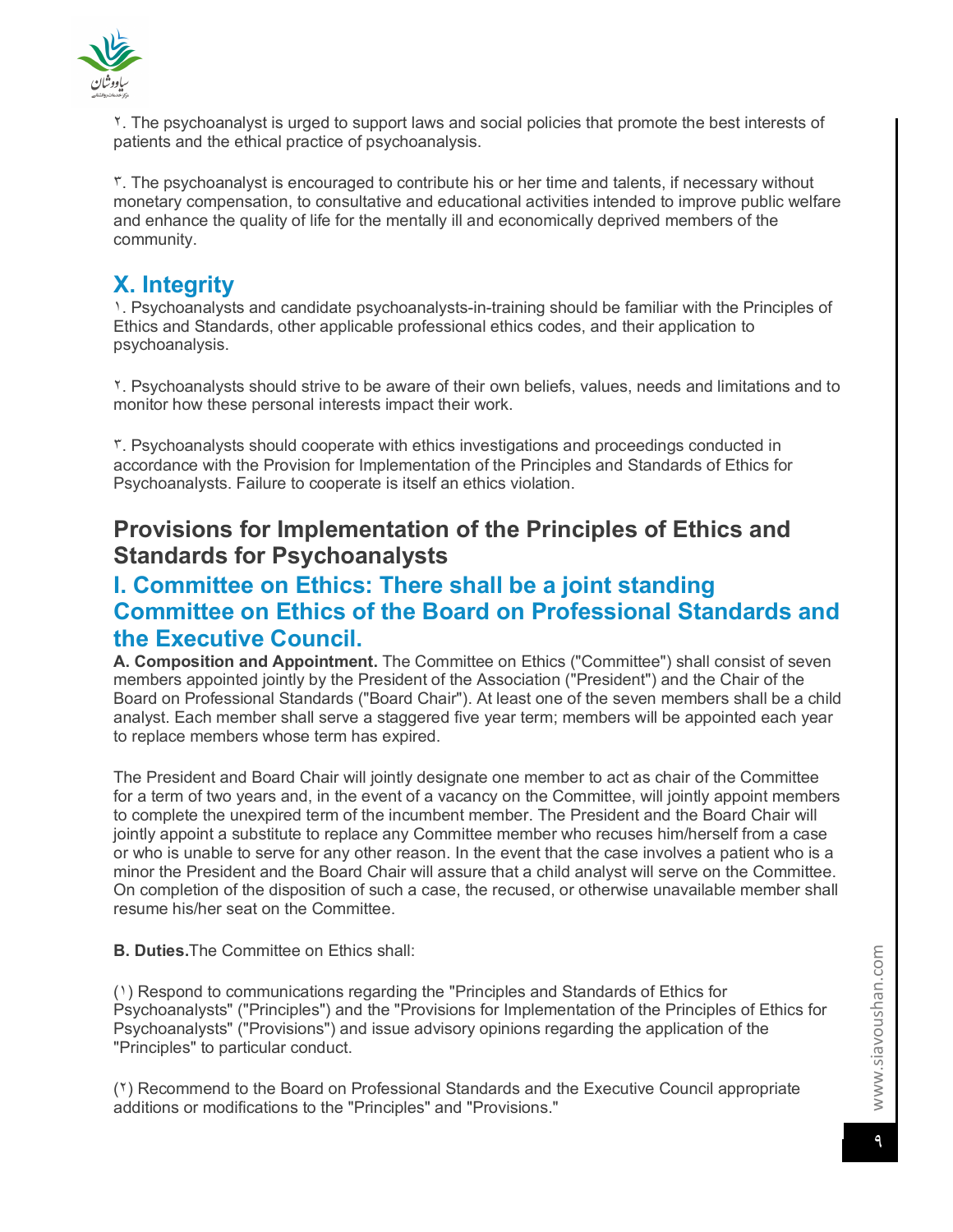

(٣) Pursuant to procedures hereinafter described, review decisions of Affiliated Societies, Study Groups, Approved and Provisionally ApprovedTraining Institutes (hereinafter, collectively, "local groups") with regard to complaints alleging that a member of the Association has breached the "Principles." Such review shall enable the Committee to (a) make a decision on the basis of the local group's investigation and decision, regarding the psychoanalyst's membership status in the Association; and (b) where appropriate, make recommendations to local groups regarding their handling and disposition of such matters.

(٤) Complaints against colleagues who have no local membership will be heard by an ad hoc committee appointed by the Association President and the Chairman of the Board. Upon completion of this adjudication, the decision can be reviewed by the Ethics Committee of the American and/or appealed according to the usual procedures.

# **II. Association Procedures in Regard to Questions of Unethical Conduct**

### **A. Advisory Opinions.**

(١) Requests for advisory opinions will be referred to the Chair, Committee on Ethics for response. Copies of responses will be sent to the President and the Board Chair.

(٢) The Committee will prepare summaries of any such advisory opinions rendered. Summaries will be distributed to the membership after approval by the Executive Committee or by the Board on Professional Standards and the Executive Council on referral from the Executive Committee.

#### **B. Adjudication.**

(١) A complaint alleging breach of the "Principles" by a member of the Association must be made directly to a local group.

(٢) If a complaint alleging breach of the "Principles" is addressed to the Association, it shall be referred to the charged member's local group for investigation.

(٣) The Association may also refer to a member's local group publicly available information about the member, including information about malpractice findings, adverse membership actions by professional societies, and loss or restriction of license, and request that the local group initiate an ethics investigation on the basis of such information.

### **III. Adjudication at the Local Level**

**A. Committee on Ethics of Local Group.** Each local group shall have a Committee on Ethics for dealing with complaints of unethical conduct.

#### **B. Informal Proceedings and Resolution.**

(١) Each local group shall consider establishing mechanisms to enable it to determine whether to proceed pursuant to formal procedures outlined in Section III below, or to address the issues through more informal, nonadversarial proceedings which can facilitate the efficient resolution of the complaint in a manner that is educational and corrective to the member.

(٢) The local group's procedures should include a description of any such informal mechanisms for resolution of which the complainant may take advantage and of any early, informal procedures by

www.siavoushan.com www.siavoushan.com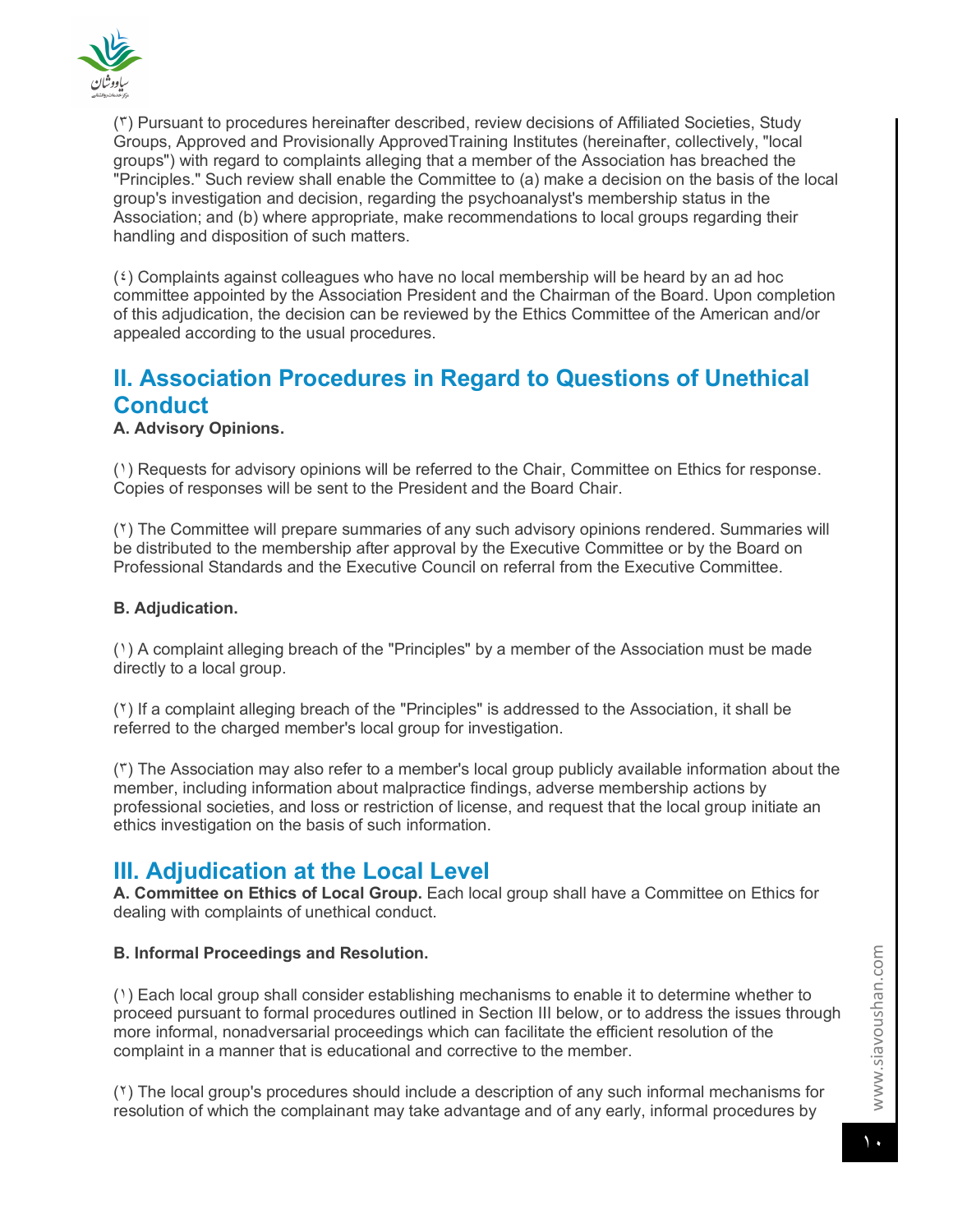

which the local group may decide to resolve the complaint through alternative, informal means, rather than through formal procedures.

**C. Initial Response to Potential Complaint.** The local group should furnish any potential complainant copies of the group's procedures for dealing with complaints of unethical conduct, and of the Association's "Principles" and "Provisions."

The complainant should also be informed that such complaint must identify the charged member; must be in writing and be signed by the complainant; must clearly describe the facts and circumstances surrounding the charge of unethical conduct, citing, if possible, the applicable principle(s) of ethics alleged to have been breached; and must be accompanied by a signed statement agreeing to the use of the local group's and the Association's procedures, asking that action be taken and authorizing the distribution of the complaint and other materials submitted by the complainant in connection with the investigation.

**D. Notification of Accused Member.** The local group shall then notify the charged member of the complaint, providing copies of the complaint and other materials submitted by the complainant, the group's procedures for handling ethics complaints, and the Association's "Provisions."

**E. Determination of Whether Complaint Merits Investigation.** The local group shall determine whether the complaint merits investigation under the ethical standards established by the "Principles," and whether it might also constitute a violation of the rules of the charged members's professional licensing board. If it does not, the complainant and the charged member shall be so informed in writing. Since the adjudication was not completed, the Committee on Ethics can not accept a request for review nor can the Association consider an appeal. If the complaint is determined to merit further investigation, the charged member shall be informed in writing and notified of the right to a hearing, and that during the investigation and hearing, the rights set out in Section (F) below shall apply. If the complaint also appears to represent violations of the charged member's licensing board rules, the local group may choose to refer the complaint to that agency for investigation and adjudication, at the completion of which the local group will determine appropriate disposition of the case, applying the rights set out in Section (F) below.

**F. Procedures of Local Group.** The local group's procedures for handling complaints of unethical conduct must assure fair process and provide the charged member with the following:

(١) the opportunity to be notified of, and to address, the charges;

(٢) the right to be represented by legal counsel;

(٣) the right to a hearing, including the right to call, examine and cross-examine witnesses, or reasonable alternatives thereto;

 $(5)$  notice of not less than  $\mathbf{r} \cdot$  days of the date, place, and time of the hearing, the witnesses expected to testify thereat; and the member's procedural rights at the hearing;

(٥) the right to submit a written statement at the end of any hearing;

(٦) the right to have a record made of the hearing proceedings and to have a copy of the record upon payment of reasonable charges; and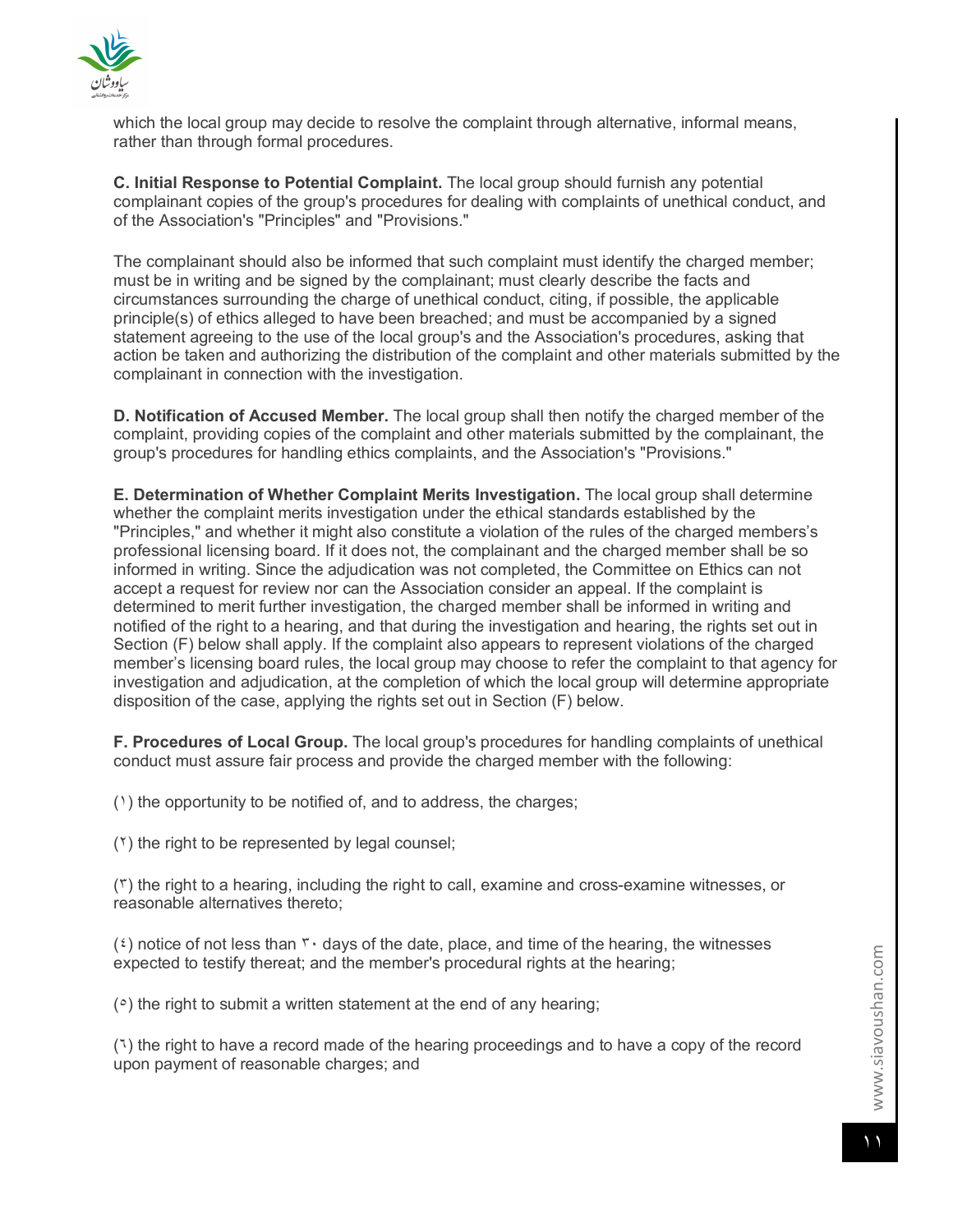

(٧) that relevant evident will not be excluded from any hearings solely on the grounds that it would not be admissible in a court of law'

(٨) the right to receive (a) the written final decision or recommendation of the ethics committee or other hearing body, including a statement of the basis therefore, and (b) if the hearing body makes a recommendation to its local group or other body of the local group, a written final decision of the group, including a statement of the basis for the decision.

**G. Decision of Local Group.** In any case in which formal procedures have been followed, after full and fair consideration of the complaint and all the evidence introduced at the hearing, the local group shall arrive at a determination as to the appropriate disposition of the case. In addition to any other disposition, the local group's procedures may enable it to  $(1)$  conclude that unethical conduct may have occurred but recommend that no formal finding be made and no sanction imposed pending completion of remedial action recommended and agreed to by the charged member; or (٢) dismiss the charges with prejudice, accompanying the dismissal with a letter of admonition, expressing the sense that there may be questions about the member's practices or judgment and putting the member on notice that further education, consultation and/or supervision may be indicated as well as possible sanctions.

**H. Notification of Charged Member and of American Psychoanalytic Association.** After arriving at a decision, the local group shall advise the charged member, and the complainant complainant of the action taken by the local group. If the decision of the local group is to censure, suspend or expel the charged analyst, the local group shall also notify, the President of the Association, the Chair of the Board on Professional Standards and the chair of the Committee on Ethics.

I. Local Appeal Process. Each local group is strongly urged to establish a procedure for a local appeal of procedures used for investigation and/or the final local adjudication.

# **IV. Review of Decision of Local Group and Action by Association**

**A. Purpose of Review.** The Association shall review a local group's investigation and decision in order (1) to determine whether action by the Association is appropriate, and (1) where appropriate, to make recommendations to local groups regarding their handling and disposition of the case.

**B. Circumstances of Review.** The Association shall review an investigation and decision by a local group under the following circumstances:

(١.) Automatic Review. If a member of the Association has been censured, suspended, or expelled by a local group, or if his/her faculty status in an approved Institute has been suspended or terminated as a result of adjudication of complaints of unethical conduct, a review of the case shall be promptly undertaken.

(٢.) Requested Review. If the disposition of a case is other than censure, suspension or expulsion by a local group, or suspension or termination of a member's faculty status in an approved Institute, the Association shall undertake a review of the case if formal request for such review is made to the President of the Association, by the member(s) charged, the complainant, or the local group, within ٦٠ days after notification of the group's decision.

(a) Each such request by a complainant or charged member shall include the reasons for dissatisfaction with the action taken at the local level.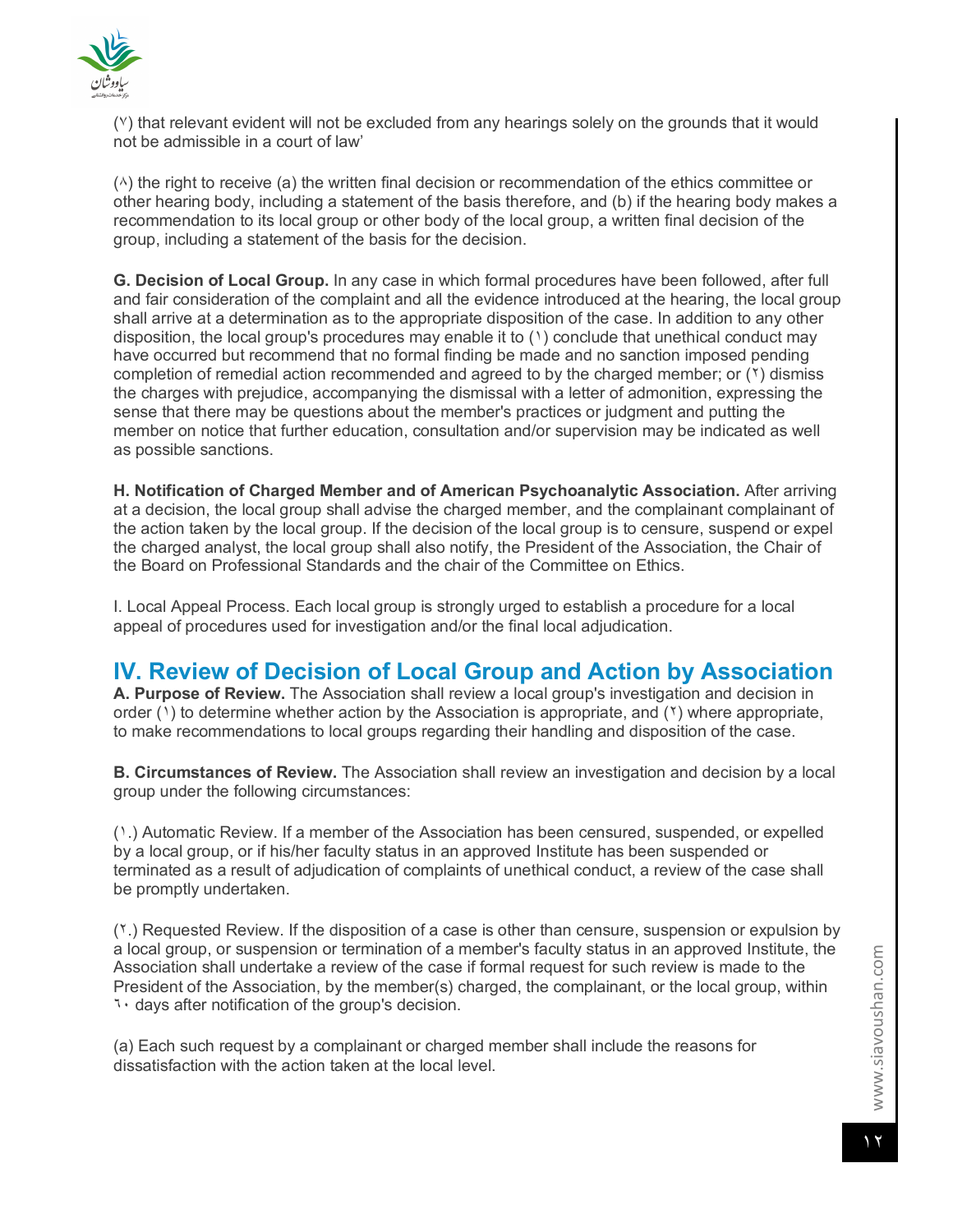

(b) Each such request by the charged member also shall include adequate information regarding the charge, and his/her defense.

(c) Each such request by a local group shall include identification of the charges and the persons involved, a description of all attempts by the group to resolve the matter, and the reason for referral to the Association.

(٣) The Committee on Ethics of the American Psychoanalytic Association will not review any decision of a local group regarding a member if the Committee has already reviewed a decision regarding the same complaint or a complaint based on substantially the same facts about the member. This would have particular relevance to those societies and institutes that do not have joint ethics committees.

#### **C. Process of Review.**

(١) The initial review of the investigation and decision of a local group shall be conducted by the Association's Committee on Ethics, which may confer with the President and legal counsel of the Association.

(٢) The Committee on Ethics will request all records of the investigation from the local group and will review the procedures used by the local group, its interpretation and application of the Association's "Principles" and its decision regarding the conduct complained of and any sanction imposed.

(٣) In the course of its review, the Committee on Ethics may, but shall not be required to, request written briefs from complainant or counsel for complainant, charged member or counsel for the charged member, and the local group or counsel for the local group. Any brief received from the complainant or the local group shall be provided to the charged member, who shall be given at least ٣٠ days to respond. Personal appearance before the Committee by the complainant, charged member, or local group representatives may be requested.

(٤) The Committee on Ethics shall prepare a written summary of the case, including its decision and the basis of its decision.

#### **D. Outcome of Ethics Committee Review.**

(١) On the basis of its review of the investigation and decision of the local group, the Committee, by majority vote with no more than two members dissenting or abstaining, shall decide what action the Association should take with regard to the complaint filed against the charged member. While based on the information gathered by the local group, the decision of the Committee on Ethics may differ from the decision arrived at by the local group. The Committee on Ethics shall vote for one of the following measures:

(a) Exoneration. The charged member is cleared from blame as the evidence established no unethical conduct by the member.

(b) Dismissal of Complaint Without Prejudice. This disposition permits new proceedings with respect to the same charge at a later date; i.e., when a determination on the merits cannot be made because of insufficient reliable evidence or other procedural defects.

(c) Dismissal of Complaint With Prejudice. The complaint is dismissed without any finding of unethical conduct; proceedings with regard to the same complaint may not be reinstituted.